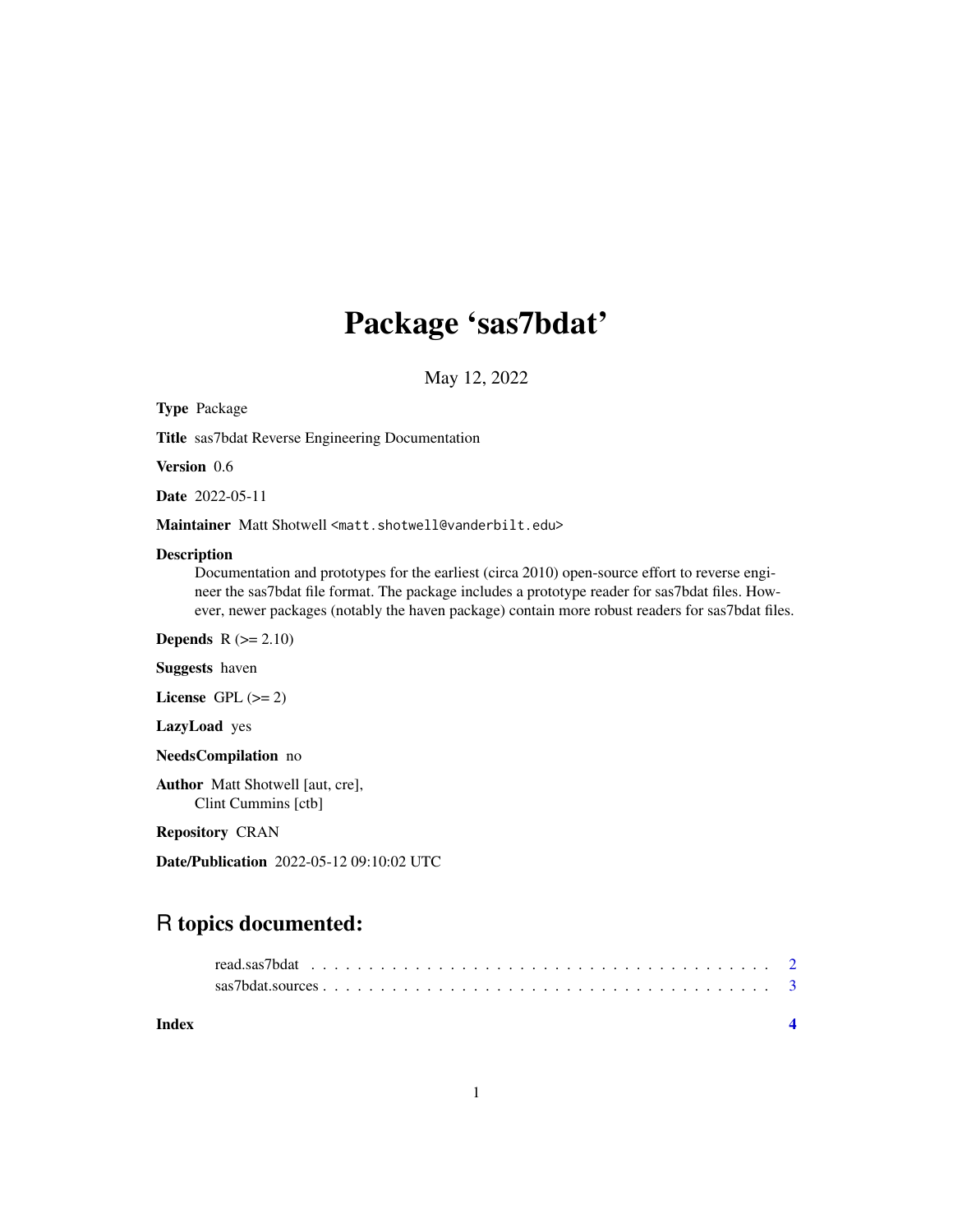<span id="page-1-0"></span>

#### Description

Read SAS files in the sas7bdat data format.

#### Usage

read.sas7bdat(file, encoding="", debug=FALSE)

#### Arguments

| file     | character: Path to a file or an URL.                                |
|----------|---------------------------------------------------------------------|
| encoding | character: Character encoding for strings                           |
| debug    | logical: Save function environment as attribute of returned object. |

#### Value

A data frame corresponding to the SAS database. The returned data frame has an column.info attribute and other attributes that contain additional information about each field in the data frame, respectively. The column.info attribute is a list of lists, containing each of the following:

| name   | The field name                                                                              |
|--------|---------------------------------------------------------------------------------------------|
| offset | The field offset in packed binary row data (bytes)                                          |
| length | The field length (bytes)                                                                    |
| type   | The field type, either 'character' or 'numeric'                                             |
|        | When the database specifies a field format and/or label, the following may also be present: |
| format | The field display format                                                                    |
| label  | The field label (usually a longer description)                                              |
|        |                                                                                             |

#### Warning

The functionality in this package is EXPERIMENTAL. Use at your own risk. For the latest details, see the 'sas7bdat' vignette (*i.e.*, vignette('sas7bdat')).

#### Author(s)

Matt Shotwell

#### References

http://biostatmatt.com/archives/tag/sas7bdat

#### Examples

## see \code{data(sas7bdat.sources)}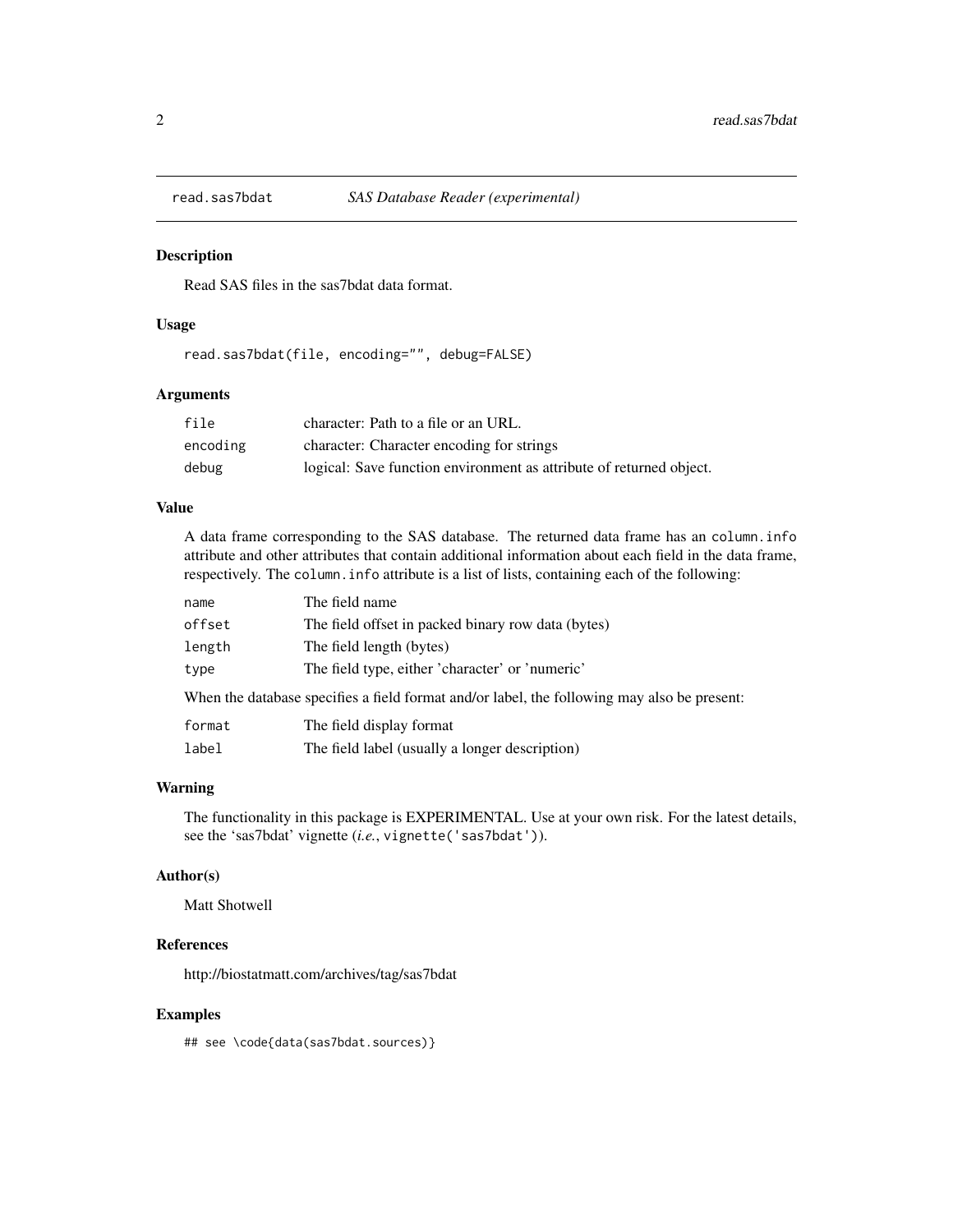<span id="page-2-0"></span>sas7bdat.sources *Internet SAS Database Resources*

#### Description

These data are a collection of internet resources for SAS database files in the sas7bdat format.

#### Usage

data(sas7bdat.sources)

#### Format

A data frame with records on the following fields: filename character, the SAS database filename accessed POSIXct, the date last retrieved uncompressed numeric, file size (bytes) gzip numeric, gzip compressed file size (bytes) bzip2 numeric, bzip2 compressed file size (bytes) xz numeric, xz compressed file size (bytes) url character, the Universal Resource Locator PKGversion character, the sas7bdat package version message character, message returned by read.sas7bdat (if any) SASrelease character, SAS release SAShost character, SAS host platform OSversion character, OS version OSmaker character, OS maker OSname character, OS name endianness character, endianness of header fields winunix character, platform type

#### Examples

data(sas7bdat.sources)